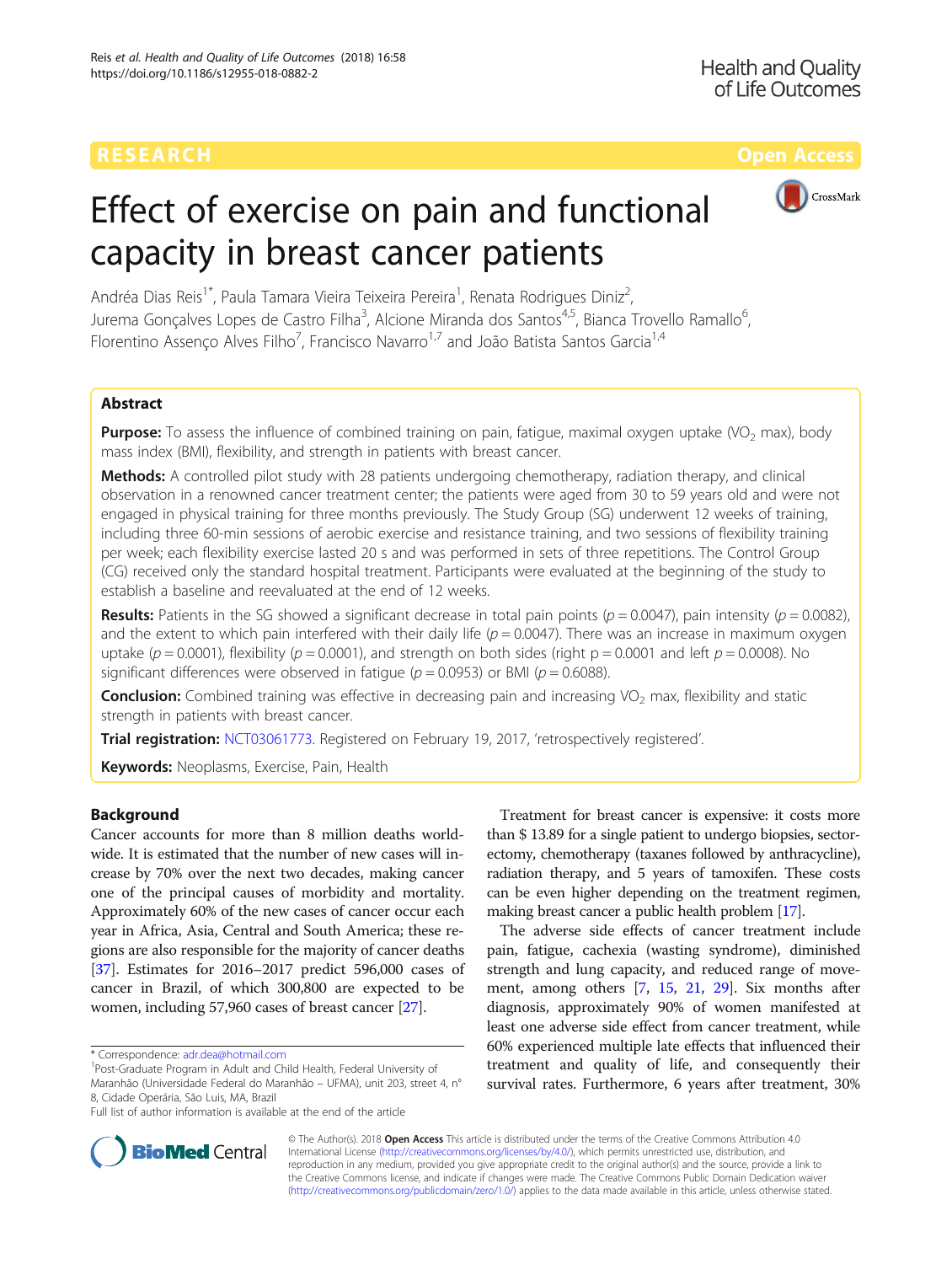of women reported treatment-related late effects, which have implications for morbidity and mortality rates [\[32\]](#page-9-0).

Pain is one of the most common symptoms in patients with breast cancer, with 30–60% experiencing moderate to intense pain [\[13\]](#page-8-0). In addition to the high prevalence of pain among these patients, approximately half of them receive inadequate treatment; this may be related to a failure in identifying the intensity of pain, or underestimation of the severity of pain.

Pain tends to decrease by physical training, which increases strength, cardiorespiratory fitness, flexibility, and quality of life, and decreases fatigue, length of hospital stay, anxiety, depression, stress, sleep disorders, nausea, and vomiting. It also contributes to better responses to treatment, body image, mood, and body mass maintenance (maintaining or increasing muscle tissue and reducing body fat) [\[15](#page-8-0), [19,](#page-8-0) [23\]](#page-9-0).

In a multi-centric study with 301 patients undergoing chemotherapy, it was observed that higher-intensity aerobic training was more effective at decreasing pain, compared to lower-intensity aerobic training and combined training. However, pain assessment in the previous study was performed by using a quality-of-life questionnaire rather than using a specific scale [[8](#page-8-0)].

Combined training has been studied as a means for decreasing pain in patients with breast cancer. One study demonstrated that combined training, which included aerobic and resistance exercises for eight months, succeeded in decreasing pain [\[15](#page-8-0)]. Another study showed that while combined aquatic exercise training for 8 weeks, which included aerobic, resistance, and flexibility exercises, reduced pain, they did not improve sure muscle pain, and even increased cervical spine (neck) pain [\[7](#page-8-0)]. Due to the scarcity of random clinical trials evaluating patients' pain, a physical training protocol that outlines the ideal duration, intensity, and combination of different exercises in a single session has yet to be established for the treatment of pain in patients with breast cancer [[3](#page-8-0), [6](#page-8-0)].

The present study aims to evaluate the influence of a 12-week course of combined training containing aerobic, resistance, and flexibility exercises on pain, fatigue, maximum oxygen uptake (VO<sub>2</sub> max), body mass index (BMI), flexibility, and strength in patients with breast cancer.

Our first hypothesis is that the combined training reduces the pain in patients with breast cancer. The second one is that the combined training reduces the fatigue and BMI, besides increases the  $VO<sub>2</sub>$  max, flexibility, and strength in patients with breast cancer. The last hypothesis is that the pain is related to the fatigue, BMI,  $VO<sub>2</sub>$  max, flexibility, and strength.

#### Methods

#### Participants

Thirty-one female patients participated in this study; all were between the ages of 30 and 59, had not engaged in physical

training over the previous 6 months, and were undergoing treatment (chemotherapy and radiation therapy) or being observed due to breast cancer at the Aldenora Bello Cancer Hospital (HCAB). This study excluded patients with mental or psychological disorders, those who were incapable of verbal communication or physical movement, and those who were pregnant or breastfeeding. Patients were excluded from the study if they missed three consecutive sessions, did not complete the evaluations, experienced psychological disturbances, became pregnant, quit, died, or were removed from the study by doctor's orders.

Participants were informed about the objectives of the study and written informed consent was obtained. The study received approval from the Committee on Ethics in Research of the Federal University of Maranhão (UFMA), under protocol 20665713.2.0000.5087.

#### Co-variables

Anthropometric measurements, such as weight (kg), height (cm) and age (years), were taken  $[11]$  $[11]$ .

The marital status (single; married; widowed; divorced), educational level (high school; college), employment status (employed; unemployed), and family income (monthly income < twice the minimum wage; monthly income ≥ twice the minimum wage, where the minimum wage was \$ 218.91) were ascertained by history-taking. Several hemodynamic variables were considered, such as the resting heart rate (HR), systolic blood pressure (SBP) , and diastolic blood pressure (DBP) following resting in a comfortable position for 5 mins [\[11](#page-8-0)].

The type of tumor, pathologic stage of cancer (TNM classification = T: primary tumor; N: regional lymph nodes, M: distant metastasis) [\[25\]](#page-9-0), the phase of treatment (chemotherapy, radiation therapy), and patient observation were evaluated through hospital records and patient histories.

The level of physical activity was assessed using the short version of the International Physical Activity Questionnaire (IPAQ). The participants were classified into the following: very active, active, occasionally active, and sedentary (those who did not engage in any physical activity for continuous 10 mins over the week) [[34](#page-9-0)]. Each patient was also questioned for the duration she had stayed without participating in any physical training (3–12 months; more than a year; never participated).

#### Primary outcome

The pain was assessed using the Brief Pain Inventory (Attachment A), validated for Brazilian Portuguese. This research tool evaluates not only the intensity and location of pain but also the degree to which pain interferes with a patient's daily life and the effectiveness of pain management therapies; thus, the use of scales in hospital assessments can make it easier to identify and treat pain [\[10\]](#page-8-0).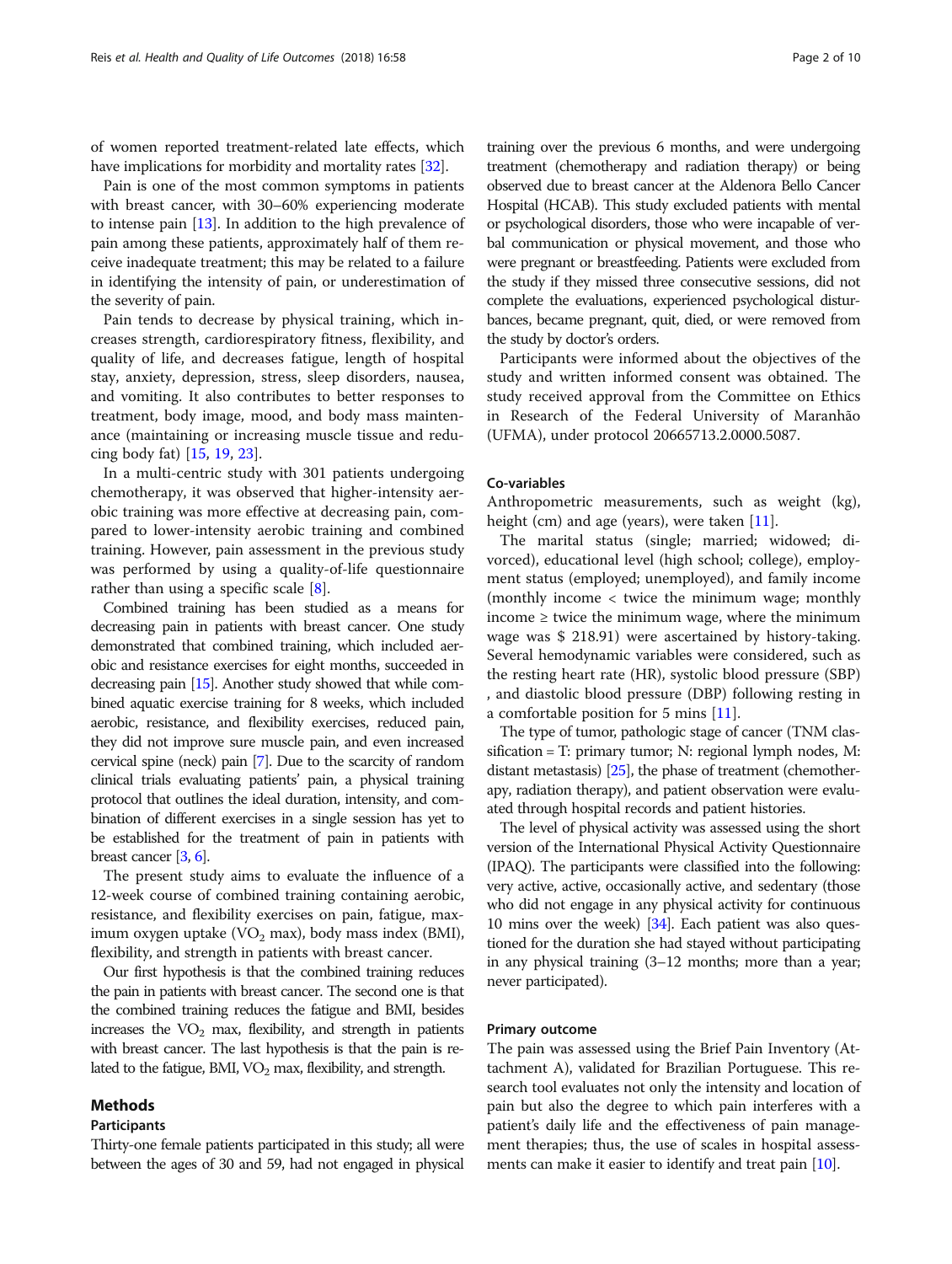The questionnaire's cut-off points are 4 for moderate pain and 8 for severe pain  $(1-4 =$  slight pain;  $5-7 =$  moderate pain; and 8–10 = severe pain). Each score in the inventory varies from 0 (no interference or no pain) to 10 (the worst possible pain). The inventory is evaluated by looking at the numerical scores for each question; in other words, there is no general overall score for the questionnaire. In evaluating the dimensions, scores for each question in the inventory were averaged [[10](#page-8-0)].

#### Secondary outcomes

• Fatigue

Fatigue was assessed using the Revised Piper Fatigue Scale (PFS-R), a validated instrument made up of 22 items distributed in three dimensions: behavioral, affective, and sensorial-psychological or sensorialcognitive-emotional. Fatigue was then measured by averaging these three dimensions [[26\]](#page-9-0).

- Maximum oxygen uptake  $(VO<sub>2</sub>$  max) The volume of  $VO<sub>2</sub>$  max was determined using the American College of Sports Medicine (ACSM) submaximal cycle ergometer test [[2](#page-8-0)]. The test based on a final force at a protocol of 15 W per minute, using the formula for women:  $VO_2$  max  $(ml^{-1}Kg^{-1})^* = 9.39$ (measured in Watts) + 7.7 (body weight in  $kg$ ) – 5.88 (age in years) + 136.7. \*  $VO_2$  max (ml<sup>-1</sup>Kg<sup>-1</sup> min<sup>-1</sup>) = Divided by Kg. Estimated standard error = 147 ml/min.
- Body mass index (BMI) The BMI was obtained from the height and body mass using the formula BMI = mass (Kg) / height (m)  $^{2}$  [\[2\]](#page-8-0).
- Flexibility

Flexibility was measured using the sit and reach test, which measures the flexibility of the hip joint as well as the lower back and hamstring muscles. The test used a Wells bench (Wells Portable Instant Pro Sanny) attached to a wall, where patients supported their feet, approximately at the width of their hips. With clasped hands, the patient stretches, reaching towards the bench as far as they can, without bending their knees or feeling pain. The furthest stretch out of three attempts was recorded as the measure of their flexibility [\[11](#page-8-0)].

• Strength

Static strength was measured through the grip strength test, using a hand dynamometer (Jamar Sammons Preston), which has a scale from 0 to 100 k. Patients took the test by squeezing the dynamometer as tightly as they could without bending their elbow or altering their posture, in three repetitions, alternating their hands [[11](#page-8-0)].

#### Intervention

The combined training program consisted of a 12-week long course of aerobic, resistance, and flexibility exercises, with three sessions per week devoted to aerobic and resistance training in the same session (under the supervision of trainers specialized in physical exercise), and two sessions per week devoted to flexibility training (without supervision). The aerobic/resistance and stretching sessions took place on alternate days.

Each session of aerobic and resistance training lasted 60 mins, in the following order: 30 mins on the cycle ergometer (stationary exercise bicycle), hip flexion and extensions, shoulder exercises, squatting with a Swiss ball (stability ball), French presses (triceps extension exercises), and lifting exercises for the dorsal muscles. The flexibility training session lasted approximately 15 mins.

Familiarization

Participants were familiarized with the stretching exercises for 2 weeks, in three sessions per week, during this period each patient was coached on the correct performance of the stretching exercises. Familiarization with the aerobic and resistance training took place in three sessions over the course of a week, during which the cycle ergometer (stationary exercise bicycle) regimen was with 15 watts, and the resistance training regimen was with the patients' body weight and a light Theraband, with 8–12 repetitions at oneminute intervals for each exercise.

• Aerobics

Aerobic training was regulated using the target heart rate (THR)  $[18]$  from the following formula: THR = x.  $(MHR - RHR) + RHR$ , where x: % of the target effort, MHR: maximum heart rate, and RHR: resting heart rate. MHR was obtained using the cardiorespiratory test, and RHR was measured with the patient at rest. The THR was measured using a fitness monitor (Polar FT2).

The cardiorespiratory fitness test was carried out using the ramp protocol [[28](#page-9-0)] on a cycle ergometer (ERGO FIT brand, model ERGO 167-FITC CYCLE), starting with a five-minute warm-up at 15 watts, then raised by 15-watt increments at 60-s intervals. After reaching the maximum stage, there was a three-minute active recuperation period at the original 15 watts; the stages had between 70 and 90 rotations per minute (RPM). Every 15 s at the end of a stage, BP and HR measurements were obtained using a conventional sphygmomanometer (BD®) and Polar FT2, respectively. Perceived exertion was measured using the Borg Rating of Perceived Exertion scale (Infor Fisic). Before and after a session on the cycle ergometer, patients remained in a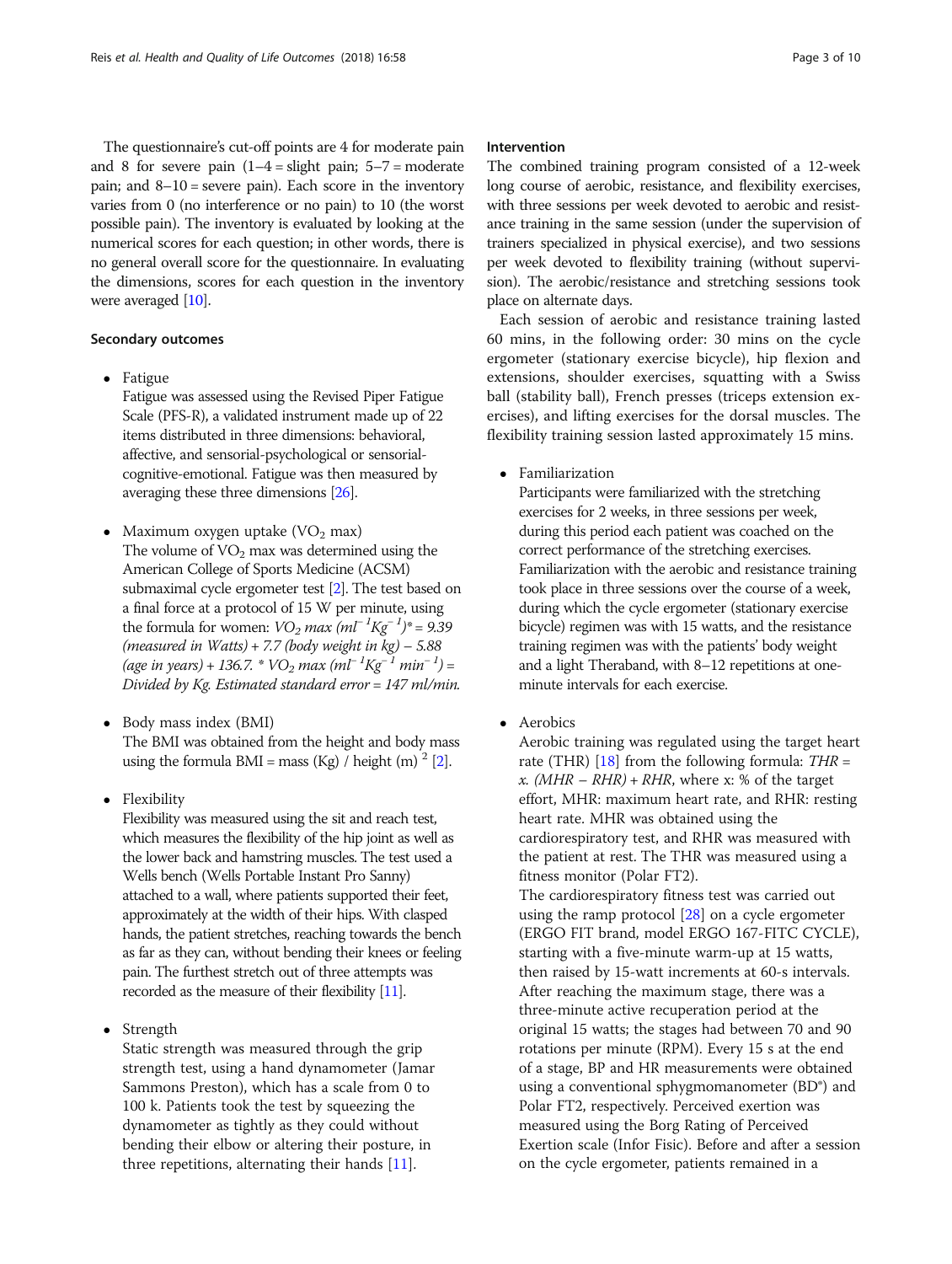seated resting position while their BP and HR were measured, and their perceived exertion on the Borg scale was rated. The cardiorespiratory test was conducted 72 h after the familiarization. The rating of perceived exertion (RPE) was used to verify the intensity of individualized training  $(7-8)$  = Very easy;  $9-10$  = Easy;  $11-12$  = Somewhat easy;  $13-14 =$  Slightly tiring;  $15-16 =$  Tiring;  $17-18$  $=$  Very tiring; and  $19-20 =$  Exhausting), with patients verbally encouraged to reach their highest possible level of fatigue.

#### • Resistance

The protocol for resistance training was three series of 12 repetitions for each exercise, with one-minute intervals between repetitions and series. Each movement was conducted at a speed of 3 s for the concentric phase and 3 s for the eccentric phase [[5\]](#page-8-0). The exercises were alternated by segment, prioritizing the large muscle groups and employing ankle weights, weighted halters, elastic bands (Therabands), and the patient's body weight. The training weight was determined by having the patient do 12 repetitions 72 h after familiarization [[14](#page-8-0)]. Patients who were able to do more than 12 repetitions rested for 5 mins, and then repeated the 12 repetitions with additional weight.

• Flexibility

The flexibility training involved active stretching (greater range of movement by a joint by contracting the agonist muscles and relaxing the antagonist muscles) without pain, where each exercise lasted for 20 s in three series [[36](#page-9-0)]. The stretching exercises were: 1) Shoulder adduction with elbows extended, both sides; 2) Shoulder and elbow flexion with the palm on the back, both sides; 3) Fist flexion; 4) Fist extension; 5) Hip abduction with knees bent; 6) Hip flexion from a seated position with shoulder abduction and elbow flexion; 7) Touching the toes from a seated position with legs extended; 8) Touching the toes from a seated position with the legs extended and crossed, both sides; 9) Shoulder flexion and adduction with hands clasped together in front; and 10) Standing wall dorsiflexion.

Weight progression

Weight progressions were carried out every 4 weeks, respecting each patient's individual biology in the cardiorespiratory fitness test and the maximum repetitions for predicting the initial weight [\[36\]](#page-9-0). Aerobic training began at 50–60% of the THR, ending at 80–90% of the THR. Resistance training

began with the patient's body weight or 1 kg in halters or ankle weights, and the moderate setting was used on the elastic band. In the fifth week, 1 kg was added to the weights, and the elastic band was increased to the high setting, where it was maintained until the twelfth week (Table 1).

#### Sample

The sample was for the convenience of breast cancer patients, and they were randomly assigned to intervention groups. Thirty-one patients participated in the research project, divided into a study group (SG) and a control group (CG).

#### Calculation of the sample size

The sample of the pilot study was used for a sample inference of a controlled clinical trial in the Stata 10.0 program, using a test power of 80, 5% alpha, 1:1 division of groups in a matched pair test. The average pain of patients in the SG before the combined training (CT) was  $4.79 \pm 2.99$ ; after the CT, it was  $2.79 \pm 2.22$ , yielding the results for a new study of 56 patients ( $SG = 28$ ,  $CG = 28$ ).

#### Allocation

Patients were contacted and invited to participate in this study by telephone, through invitations issued at regularly-scheduled meetings with HCAB patients, and by referral from oncologists, mastologists, physiatrists, physical therapists, psychologists and pain management specialists. Patients who showed interest received a complete explanation of the study.

Groups were divided 1:1, with one additional patient in the CG. The groups were:

- SG, which underwent combined training (CT) for 12 weeks in addition to continuing their conventional hospital treatment (CHT) to breast cancer (chemotherapy, radiotherapy, and hormone therapy).
- CG, which underwent only CHT for 12 weeks and did not perform any physical training.

|  |  |  | <b>Table 1</b> Weight progression in combined training of patients |  |  |  |  |  |
|--|--|--|--------------------------------------------------------------------|--|--|--|--|--|
|  |  |  | with breast cancer. São Luís, Maranhão, 2016                       |  |  |  |  |  |

| <b>Weeks</b> | Aerobic       | Resistance                                                                                           |
|--------------|---------------|------------------------------------------------------------------------------------------------------|
| $1$ to $4$   | 50-60% of THR | Body weight or 1 kg<br>(halters and ankle weights),<br>elastic band (Theraband)<br>at medium setting |
| $5$ to $8$   | 70-80% of THR | ↑ 1 kg and elastic band<br>(Theraband) at high setting                                               |
| 9 to 12      | 80-90% of THR | Maintain intensity from 5th<br>to 8th week                                                           |

THR Training Heart Rate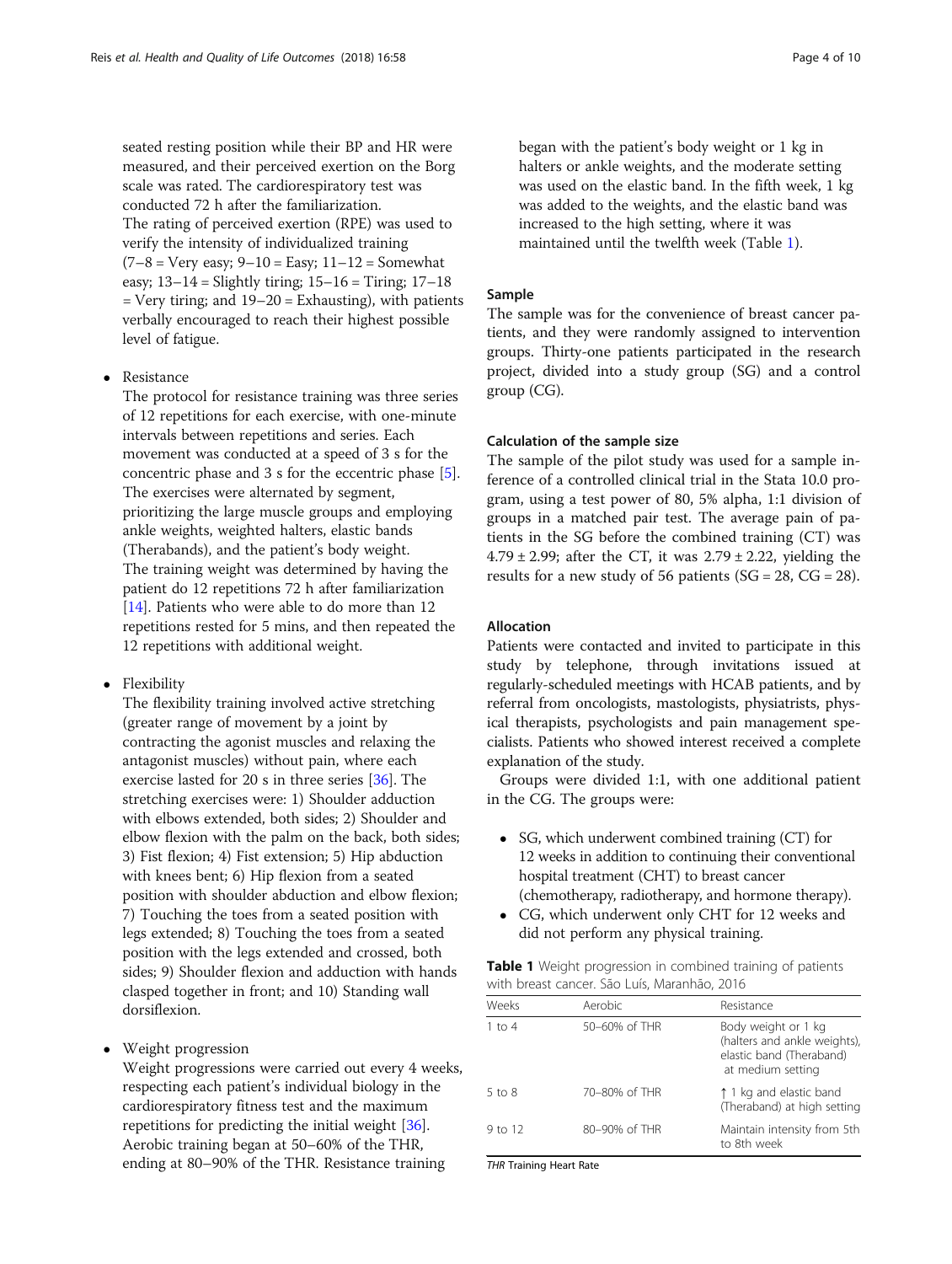#### Blind study

Assessments of both the SG and the CG were conducted at the study's outset to establish a baseline, and at the end of 12 weeks, corresponding to the length of the combined training intervention. The team was trained in the application of each survey and test procedure, and the researchers were blinded with regards to the physical assessments, only being informed of the day and time of the assessments.

#### Statistical methods

The Kolmogorov-Smirnov test was used to verify the normality of the variables. Variables were found to be normal for age, height, weight, HR, resting SBP and DBP, total points on the pain scale, the factor of pain intensity with regards to more, less, average and current pain, the factor of pain's interference in the patient's general activity, work, relationships, sleep, enjoyment of life, fatigue,  $VO<sub>2</sub>$  max, BMI, flexibility, and static strength.

The matched pair student t-test was applied to the dependent and parametric variables, while the Wilcoxon matched pair test was applied to non-parametric and ordinal variables, and McNemar's test was applied to paired and dichotomous variables. F test was used on independent parametric variables, and since all showed similar variations among the groups, the non-matched student t-test was applied. The Mann-Whitney test was used on independent non-parametric and ordinal variables, and the chi-squared test was applied to independent and dichotomous variables.

The secondary outcomes showed normal correlation with the pain intensity. The Pearson correlation test was used, with classifications being negligible  $(r = < 0.2)$ , weak

 $(r = 0.2 - 0.4)$ , moderate  $(r = 0.4 - 0.6)$ , strong  $(r = 0.6 - 0.8)$ , and very strong  $(r = > 0.80)$  [\[12\]](#page-8-0). The statistical analyses were performed using the Stata 10.0 software, with  $\alpha =$ 5%, meaning  $p < 0.05$  considered as statistically significant.

#### Results

Out of the 300 patients contacted, only 31 were willing to participate in the study. Of these, one patient had to be excluded from SG because of a diagnosis of mental disorder; in CG, one patient died, and another one failed to complete the final assessment. Overall, 28 patients completed the study (14 SG, 14 CG) (Fig. 1).

Compared with CG, patients in SG did not present significant differences in variables: anthropometric (age  $p = 0.5380$ , height  $p = 0.9026$ , weight  $p = 0.2028$ ), marital status ( $p = 0$ 0,450), educational level ( $p = 1,000$ ), employed ( $p = 0,139$ ), household income ( $p = 0.686$ ), hemodynamics (resting HR  $p$ )  $= 0,3895$ , BPS at rest  $p = 0,6395$ , BPD at rest  $p = 0,1804$ , type of tumor ( $p = 0.0728$ ), stage of illness ( $p = 0.9172$ ), phase of treatment and observation ( $p = 0,3949$ ), time since diagnosis  $(p = 0.2763)$ , level of physical activity  $(p = 0.7291)$  and time since most recent physical training  $(p = 1,000)$ . This shows homogeneity among the groups (Table [2](#page-5-0)).

Patients in SG displayed a significant reduction in total pain points  $(p = 0.0047)$ , measurements of pain intensity (general intensity  $p = 0.0082$ , more  $p = 0.0284$ , less  $p = 0.0365$ and average  $p = 0.0036$ ) and the degree in which pain interfered in the patient's life (general interfered  $p = 0.0201$ , mood  $p = 0.0252$  and sleep  $p = 0.0499$ . Similar measurements in CG remained the same. There were no significant differences among the groups at the outset of the study or after 12 weeks (Table [3\)](#page-6-0).

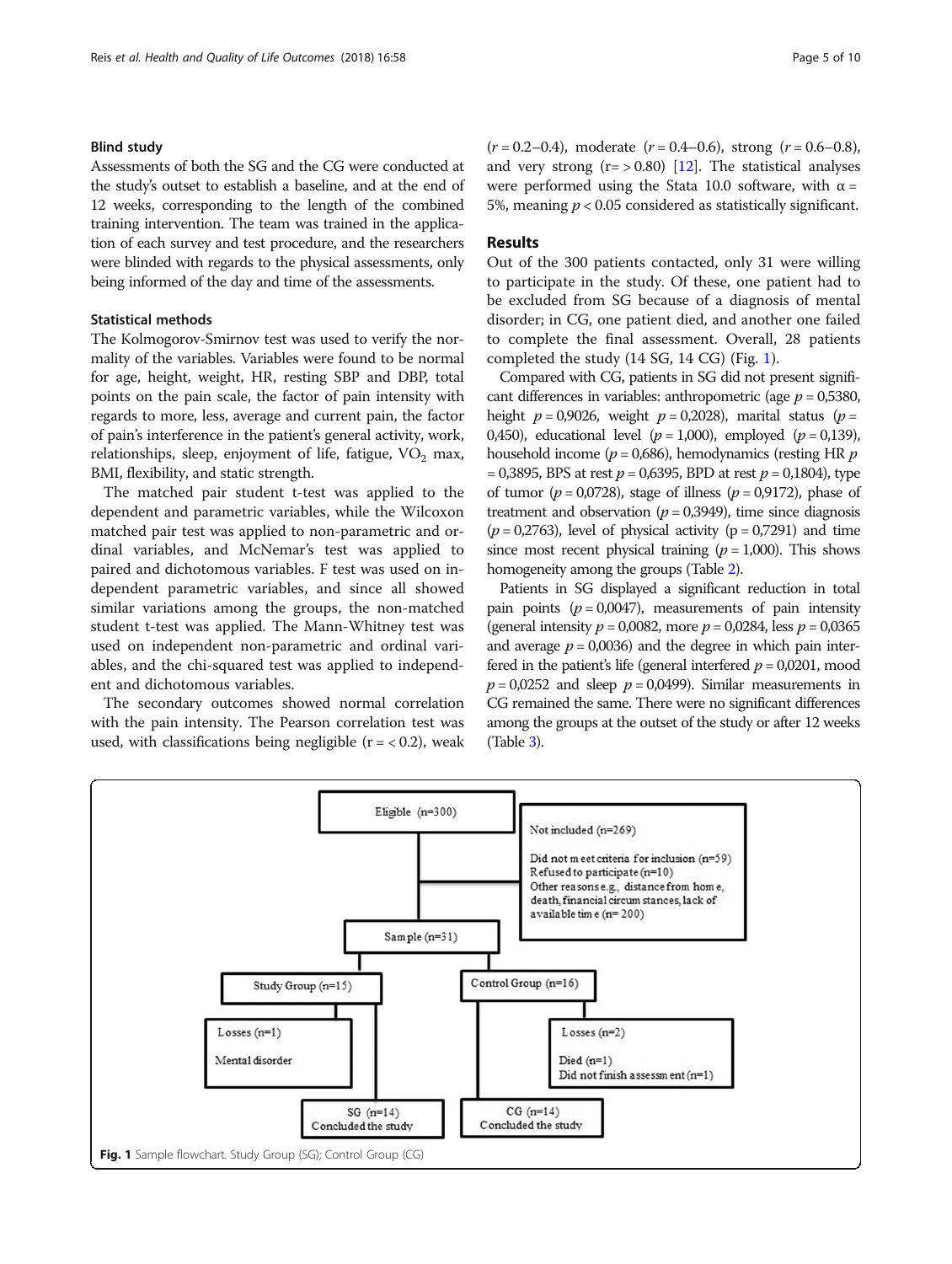<span id="page-5-0"></span>

| Table 2 Anthropometric, social, and hemodynamic             |  |
|-------------------------------------------------------------|--|
| characteristics of patients with breast cancer ( $n = 28$ ) |  |

| Variables                                       | SG $(n = 14)$      | $CG (n = 14)$      | $p$ value |
|-------------------------------------------------|--------------------|--------------------|-----------|
| Anthropometric <sup>a</sup>                     |                    |                    |           |
| Age (years)                                     | $47,64 \pm 7,60$   | $45,79 \pm 8,14$   | 0,5380    |
| Height (m)                                      | $154,77 \pm 5,61$  | $154.5 \pm 6.01$   | 0,9026    |
| Weight (kg)                                     | $58,34 \pm 9,29$   | $64,57 \pm 15,22$  | 0,2028    |
| Marital Statusb                                 |                    |                    |           |
| Married                                         | 6(42,86%)          | 8(57,14%)          | 0,450     |
| Single                                          | 8(57,14%)          | 6(42,86%)          |           |
| Educational level <sup>b</sup>                  |                    |                    |           |
| High school                                     | 12(85,71%)         | 12(85,71%)         | 1000      |
| College                                         | 2(14,29%)          | 2(14,29%)          |           |
| Employed <sup>b</sup>                           |                    |                    |           |
| No                                              | 10(71,43%)         | 13(92,86%)         | 0,139     |
| Yes                                             | 4(28,57%)          | $1(7, 14\%)$       |           |
| Household income <sup>b</sup>                   |                    |                    |           |
| < 2 Minimum wages                               | 9(64,29%)          | 10(71,43%)         | 0,686     |
| $\geq$ 2 Minimum wages                          | 5(35,71%)          | 4(28,57%)          |           |
| Hemodynamics <sup>a</sup>                       |                    |                    |           |
| Resting HR (bpm)                                | $81,86 \pm 7$      | $76,71 \pm 12,10$  | 0,3895    |
| BPS at rest (mmHg)                              | $114,57 \pm 13,82$ | $110,36 \pm 11,57$ | 0,6395    |
| BPD at rest (mmHg)                              | $73,21 \pm 10,57$  | 71,43 ± 9,33       | 0,1804    |
| Type of Tumor <sup>c</sup>                      |                    |                    |           |
| Ductal Carcinoma                                | 14(100%)           | 11(78,57%)         | 0,0728    |
| Fuso-cellular and<br>Squamous cell              | 0                  | 2(14,29%)          |           |
| Mixed tumor                                     | 0                  | $1(7, 14\%)$       |           |
| Stage of illness <sup>c</sup>                   |                    |                    | 0,9172    |
| 0                                               | $1(7,14\%)$        | 0                  |           |
| 2                                               | 7(50%)             | 9(64,29%)          |           |
| 3                                               | 5(35,71%)          | 4(28,57%)          |           |
| 4                                               | $1(7,14\%)$        | $1(7, 14\%)$       |           |
| Phase of Treatment and Observation <sup>c</sup> |                    |                    |           |
| Observation                                     | 5(35,72%)          | 3(21,43%)          | 0,3949    |
| Chemotherapy                                    | 6(42,86%)          | 8(57,14%)          |           |
| Radiation therapy                               | 3(21,43%)          | 3(21,43%)          |           |
| Time since diagnosis <sup>c</sup>               |                    |                    | 0,2763    |
| $\leq$ 1 year                                   | 7(50.00%)          | 12(85.71%)         |           |
| 1 the 5 years                                   | 5(35.71%)          | $1(7.14\%)$        |           |
| $\geq$ 5 years                                  | 2(14.29%)          | $1(7.14\%)$        |           |
| Level of Physical Activity <sup>c</sup>         |                    |                    |           |
| Active                                          | 8(57,14%)          | 9(64,29%)          | 0,7291    |
| Occasionally active                             | 5(35,71%)          | 4(28,57%)          |           |
| Very active                                     | 1(7,14%)           | $1(7, 14\%)$       |           |

| <b>Table 2</b> Anthropometric, social, and hemodynamic                  |
|-------------------------------------------------------------------------|
| characteristics of patients with breast cancer ( $n = 28$ ) (Continued) |

|           | characteristics or patients with prease cancer $y_1 = z_0$ (committed) |               |         |
|-----------|------------------------------------------------------------------------|---------------|---------|
| Variables | SG $(n = 14)$                                                          | $CG (n = 14)$ | p value |

|                                                       |             |             | <u>D</u> vuid |
|-------------------------------------------------------|-------------|-------------|---------------|
| Time since most recent physical training <sup>p</sup> |             |             |               |
| 3 to 12 months                                        | $1(7.14\%)$ | $1(7.14\%)$ | 1000          |
| $>1$ year or never                                    | 13(92.86%)  | 13(92,86%)  |               |

HR heart rate, SBP systolic blood pressure, DBP diastolic blood pressure; <sup>a</sup>Non-paired Student T-Test; <sup>b</sup> Chi-squared test; <sup>c</sup> Mann-Whitney test; Expressed values: average ± standard deviation, absolute frequency (relative frequency)

VO<sub>2</sub> max ( $p = 0,0001$ ), flexibility ( $p = 0,0001$ ), and static strength (right  $p = 0,0001$ , left  $p = 0,0008$ ) in both hands of participants in SG increased significantly, in contrast to those in CG.  $VO<sub>2</sub>$  max also displayed a significant difference between the groups at the base ( $p = 0.0231$ ). However, the difference was even greater after 12 weeks ( $p = 0.0001$ ). However, fatigue ( $p = 0.0953$ ) and BMI ( $p = 0.6088$ ) were not significantly decreased in the SG (Table [4\)](#page-6-0).

Pain intensity showed a strong positive correlation with fatigue in SG at both the baseline measurement  $(r =$ 0,8571,  $p = 0,0001$ ) and after 12 weeks (r = 0,6880,  $p =$ 0,0065), differently than the volume of maximum oxygen uptake, body mass index, flexibility, and static strength on the right and left sides for SG. Fatigue was also significantly correlated to pain intensity in CG (base  $r = 0.6511$ ,  $p = 0.0117$  and 12 weeks  $r = 0.7630$ ,  $p = 0.0015$  $p = 0.0015$ ) (Table 5).

#### **Discussion**

There is no consensus in the literature regarding the ideal management of pain in patients with breast cancer; clinical studies that assess pain as an outcome in these patients are scarce [[3](#page-8-0), [6\]](#page-8-0). In this study, it was observed that patients with breast cancer who underwent 12 weeks of combined training, experienced a decrease in pain intensity, pain interference in their daily lives, and total pain points. These results corroborate with the observations in 25 patients undergoing treatment or clinical observation for breast cancer, who also experienced a decrease in pain. However, the combined training in that study was conducted in one aquatic session and six terrestrial sessions of self-massage, range of movement, strengthening, corrective measures, or as the patient preferred [\[23\]](#page-9-0).

The combination of three types of different training in the present study may have contributed to the reduced pain in our group of patients with breast cancer. Aerobic exercises raise the peripheral levels of beta-endorphins, which reduces the sympathetic system activity, increases sleepiness, and produces psychological stability, in addition to improving the serotonergic system and the relation between nerve endings and the size of muscle fibers. Resistance exercises produce better synchronization of motor unit firings, more efficient motor unit recruitment, central nervous system activity, and motor-neuron excitability, in addition to depressing the inhibitory neural reflexes and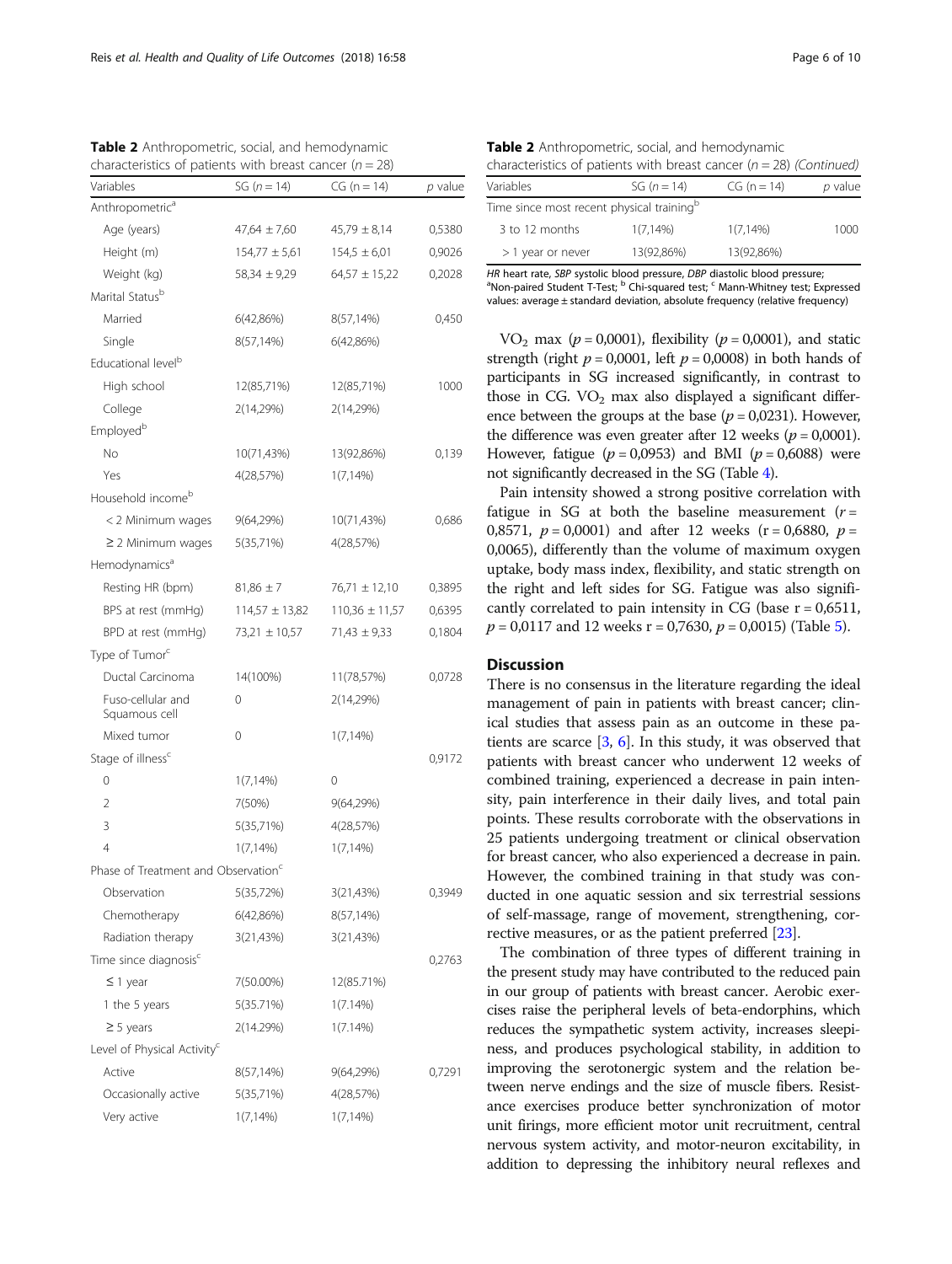| Pain                                   | SG $(n = 14)$   |                 |           | $CG (n = 14)$   |                 |           |
|----------------------------------------|-----------------|-----------------|-----------|-----------------|-----------------|-----------|
|                                        | Base            | 12 weeks        | $p$ value | Base            | 12 weeks        | $p$ value |
| Location of greatest pain <sup>a</sup> |                 |                 |           |                 |                 |           |
| Head                                   | 0               | $1(7,14\%)$     | 0,8462    | $\mathbf 0$     | 2(14,29%)       | 0,2995    |
| Lower back                             | 5(35,71%)       | $1(7,14\%)$     |           | 6(42,86%)       | 4(28,57%)       |           |
| Upper members                          | 6(42,86%)       | 9(64,29%)       |           | 3(21,43%)       | 4(28,57%)       |           |
| Lower members                          | 3(21,43%)       | 2(14,29%)       |           | 4(28,57%)       | 3(21,43%)       |           |
| None                                   | 0               | $1(7,14\%)$     |           | $1(7,14\%)$     | $1(7,14\%)$     |           |
| Total pain points <sup>b</sup>         | $4,29 \pm 3,43$ | $2,43 \pm 3,76$ | $0,0047*$ | $3,43 \pm 2,28$ | $3,93 \pm 4,41$ | 0,6458    |
| Treatment or medication <sup>c</sup>   |                 |                 |           |                 |                 |           |
| No                                     | 3(21,43%)       | 6(42,86%)       | 0,0833    | 6(42,86)        | 5(35,71%)       | 0,7055    |
| Yes                                    | 11(78,57%)      | 8(57,14%)       |           | 8(57, 14)       | 9(64,29%)       |           |
| Pain relief <sup>a</sup>               | 57,14% ± 41,96% | 42,14% ± 49,33% | 0,6319    | 63,57% ± 44,48% | 43,57% ± 41,81% | 0,4005    |
| Intensityb                             | $3,54 \pm 2,49$ | $2,46 \pm 2,50$ | $0,0082*$ | $3.61 \pm 3.03$ | $3,82 \pm 2,91$ | 0,7175    |
| Moreb                                  | $4,14 \pm 2,88$ | $2,86 \pm 3,11$ | $0,0284*$ | $4,43 \pm 4,11$ | $4,57 \pm 3,46$ | 0,8469    |
| Lessb                                  | $2,79 \pm 2,39$ | $1,71 \pm 1,86$ | $0,0365*$ | $2,07 \pm 2,81$ | $2,71 \pm 2,40$ | 0,3356    |
| Averageb                               | $4,79 \pm 2,99$ | $2,79 \pm 2,22$ | $0,0036*$ | $4,50 \pm 3,67$ | $4,57 \pm 3,30$ | 0,9449    |
| Current <sup>b</sup>                   | $2,43 \pm 3,32$ | $2,50 \pm 3,30$ | 0,5635    | $3,43 \pm 3,76$ | $3,43 \pm 3,20$ | 10,000    |
| Interferenceb                          | $3,54 \pm 2,77$ | $2,32 \pm 3,05$ | $0,0201*$ | $4,12 \pm 3,48$ | $3,68 \pm 3,82$ | 0,6430    |
| General activity <sup>b</sup>          | $3,93 \pm 3,15$ | $2,71 \pm 3,20$ | 0,0979    | $4,21 \pm 4,23$ | $4,14 \pm 3,63$ | 0,9420    |
| Mood <sup>a</sup>                      | $3,50 \pm 2,77$ | $1,50 \pm 2,44$ | $0,0252*$ | $4,29 \pm 4,45$ | $3,14 \pm 4,11$ | 0,2365    |
| Ability to walk <sup>a</sup>           | $3,71 \pm 3,29$ | $2,14 \pm 3,48$ | 0,0998    | $3,29 \pm 3,65$ | $3,57 \pm 4,24$ | 0,7467    |
| Work <sup>b</sup>                      | $3,79 \pm 3,29$ | $2,43 \pm 3,27$ | 0,0545    | $4,21 \pm 4,35$ | $3,57 \pm 4,33$ | 0,6290    |
| Relationshipb                          | $3,07 \pm 3,45$ | $2,21 \pm 3,45$ | 0,1489    | $3,36 \pm 3,82$ | $3,50 \pm 4,05$ | 0,9087    |
| Sleepb                                 | $3,79 \pm 3,51$ | $2,64 \pm 3,03$ | $0,0499*$ | $5.71 \pm 4.55$ | $4,14 \pm 4,15$ | 0,2950    |
| Enjoyment of life <sup>b</sup>         | $3,00 \pm 3,44$ | $2,57 \pm 3,84$ | 0,2256    | $3,79 \pm 4,12$ | $3,71 \pm 3,93$ | 0,9535    |

<span id="page-6-0"></span>**Table 3** Assessment of pain in patients with breast cancer ( $n = 28$ ) who underwent physical training

SG study group, CG control group, Expressed values: average ± standard deviation, absolute frequency (relative frequency);  $* = p < 0.05$  (significant); a Wilcoxon Matched pair test and Mann-Whitney matched pair test; <sup>b</sup>Matched pair and independent student t-test; <sup>c</sup>McNemar and chi-squared tests

inhibiting Golgi tendon organs [[24](#page-9-0), [35\]](#page-9-0). Finally, flexibility exercises produce better control over the articular structures and soft tissues [[1](#page-8-0)].

In addition to reducing pain, the exercises in this study also increased  $VO<sub>2</sub>$  max, flexibility, and strength. This demonstrates that physical training can be an effective non-pharmacological intervention during and after treatment for breast cancer.

One study showed an increase in cardiorespiratory fitness achieved through a 12-week aerobic training program [\[16\]](#page-8-0). This differed from a study that showed an increase in flexibility from an 8-week course of

| <b>Table 4</b> Assessment of secondary outcomes in patients with breast cancer ( $n = 28$ ) who underwent physical training |  |
|-----------------------------------------------------------------------------------------------------------------------------|--|
|-----------------------------------------------------------------------------------------------------------------------------|--|

| Variables <sup>a</sup>                          | SG ( $n = 14$ )  |                  | $CG (n = 14)$ | SG X CG           |                   |           |           |            |
|-------------------------------------------------|------------------|------------------|---------------|-------------------|-------------------|-----------|-----------|------------|
|                                                 | Base             | 12 weeks         | p value       | Base              | 12 weeks          | $p$ value | Base      | 12 weeks   |
| Fatigue                                         | $3,27 \pm 3,03$  | $2,27 \pm 2,15$  | 0,0953        | $3,85 \pm 3,40$   | $3,70 \pm 3,07$   | 0,7352    | 0,6371    | 0,1664     |
| $VO2$ max $(ml^{-1}Kq^{-1}$ min <sup>-1</sup> ) | $16,85 \pm 1,94$ | $20,68 \pm 2,50$ | $0,0001**$    | $14,87 \pm 2,39$  | $14,80 \pm 2,46$  | 0,8359    | $0.0231*$ | $0,0001**$ |
| BMI ( $\text{Kg/m}^2$ )                         | $24,30 \pm 3,58$ | $24,42 \pm 2,86$ | 0,6088        | $26.91 \pm 5.46$  | $26,89 \pm 4,98$  | 0,9581    | 0,1475    | 0,1197     |
| Flexibility (cm)                                | $18,86 \pm 9,00$ | $27,46 \pm 7,25$ | $0,0001**$    | $25,07 \pm 12,34$ | $26,39 \pm 12,47$ | 0,2883    | 0,1399    | 0,7832     |
| Static Strength (Kgf)                           |                  |                  |               |                   |                   |           |           |            |
| Right                                           | $19,64 \pm 7,08$ | $24,79 \pm 6,77$ | $0,0001**$    | $22,14 \pm 7,42$  | $21,71 \pm 7,44$  | 0,6566    | 0,3700    | 0,2636     |
| ∟eft                                            | $19,43 \pm 6,58$ | $22,71 \pm 5,69$ | $0,0008*$     | $23,86 \pm 6,54$  | $23,29 \pm 6,64$  | 0,4533    | 0,0858    | 0,8087     |
|                                                 |                  |                  |               |                   |                   |           |           |            |

SG study group, CG control group, VO<sub>2</sub> max Volume of maximum oxygen uptake, BMI body mass index; Values expressed: average ± standard deviation; <sup>a</sup>Matched pair and independent student t-tests \*p < 0.05; \*\*p < 0.01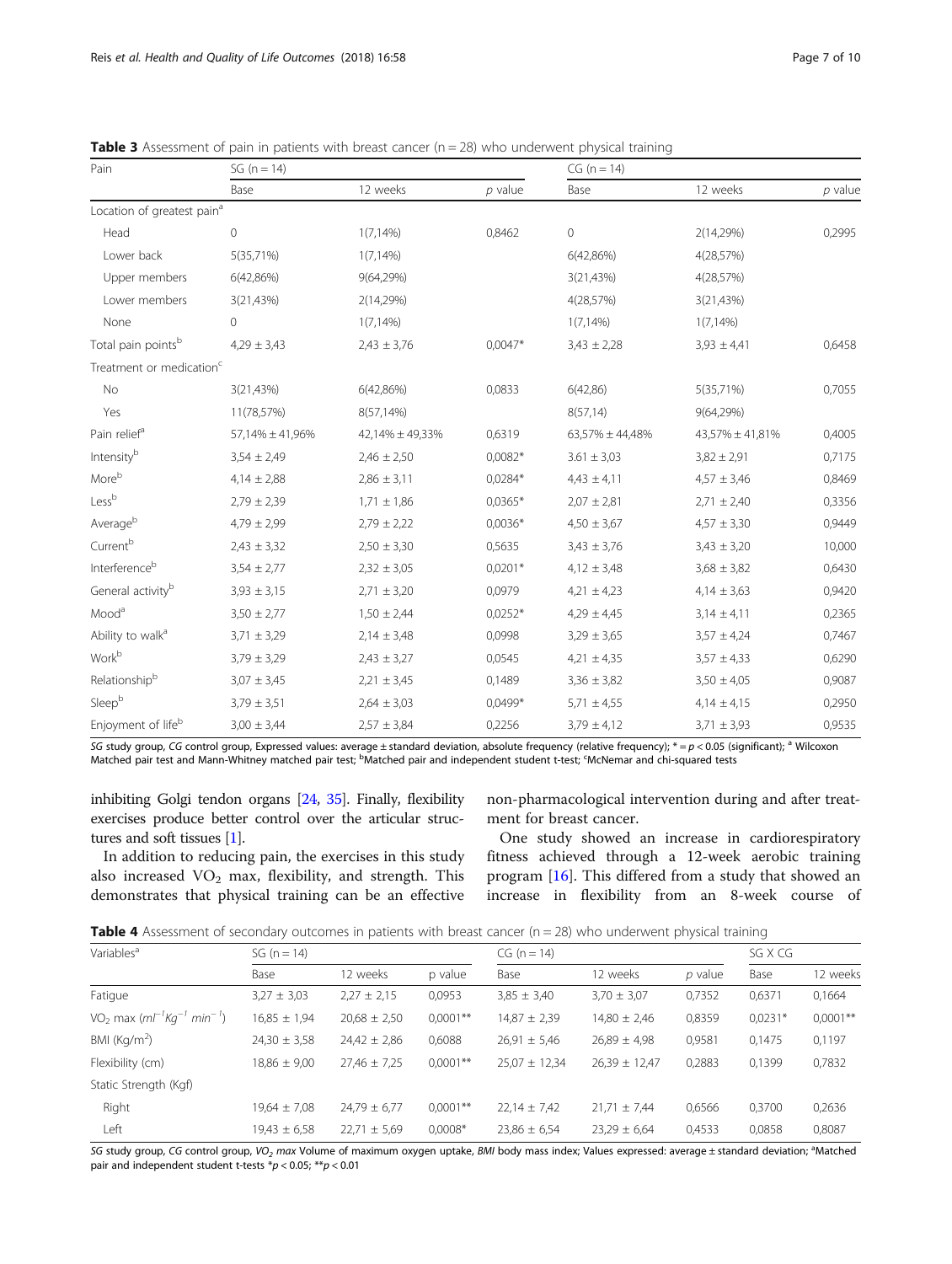| Variables                                       | SG $(n = 14)$ |             |           |           | $CG (n = 14)$ |           |           |             |  |
|-------------------------------------------------|---------------|-------------|-----------|-----------|---------------|-----------|-----------|-------------|--|
|                                                 | Base          |             | 12 weeks  |           | Base          |           | 12 weeks  |             |  |
|                                                 |               | p value     |           | $p$ value |               | $p$ value |           | $p$ value   |  |
| Fatigue                                         | 0,8571        | $0,0001$ ** | 0,6880    | $0,0065*$ | 0,6511        | $0.0117*$ | 0,7630    | $0,0015***$ |  |
| $VO2$ max $(ml^{-1}Kq^{-1}$ min <sup>-1</sup> ) | $-0,1106$     | 0,7066      | $-0,2123$ | 0,4661    | $-0,4042$     | 0,1518    | $-0,2182$ | 0,4535      |  |
| BMI ( $\text{Kg/m}^2$ )                         | $-0,3480$     | 0,2227      | $-0,5858$ | $0.0277*$ | $-0.0920$     | 0,7544    | $-0,1870$ | 0,5221      |  |
| Flexibility (cm)                                | $-0,0217$     | 0,9414      | $-0,0218$ | 0,9409    | $-03765$      | 0,1846    | $-0,5575$ | $0.0383*$   |  |
| Static Strength (Right) (Kgf)                   | $-0,1358$     | 0,6434      | $-0,2392$ | 0,4102    | $-0,5810$     | $0,0293*$ | $-0,7252$ | $0,0033**$  |  |
| Static Strength (Left) (Kgf)                    | $-0,0339$     | 0,9084      | $-0,3174$ | 0,2688    | $-0,4673$     | 0,0920    | $-0,5879$ | $0.0270*$   |  |

<span id="page-7-0"></span>**Table 5** Correlation of pain intensity with secondary outcomes in patients with breast cancer ( $n = 28$ ) who underwent physical training

SG study group, CG control group, VO<sub>2</sub> max Volume of maximum oxygen uptake, BMI body mass index, Values expressed: average ± standard deviation;  $**p* < 0.05; ***p* < 0.01$ 

resistance and flexibility training [[21\]](#page-9-0). Another showed an increase in static strength following 12 weeks of training in self-massage, a range of movement, corrective, and reinforcement exercises [\[23](#page-9-0)]. All of these studies were conducted with patients with breast cancer [\[16](#page-8-0), [21](#page-9-0), [23\]](#page-9-0). However, the latter two studies also showed a decrease in pain. This was in contrast with the first, in which pain was cited as a reason for giving up the treatment.

The increase in  $VO<sub>2</sub>$  max with combined training may be due to the increase in cardiac output, and more significant interaction between alveolar ventilation and capillary blood flow, as well as skeletal muscles' higher oxidative capacities, brought about by the exercises. The very low baseline readings for  $VO<sub>2</sub>$  max among patients who did not participate in the combined exercise training group after 12 weeks is considered severe, since ventilation efficiency indices are adversely affected when VO<sub>2</sub> max is less than 20 ml.kg<sup>-1</sup>.min<sup>-1</sup>, which is often the case for patients with severe cardiac insufficiency. Low  $VO<sub>2</sub>$  max may be due to the toxicity caused by chemotherapy and radiation therapy, where hypoactivity in the parasympathetic system and hyperactivity in the sympathetic system activate the network of proinflammatory cytokines, which are present at high levels in patients with fatigue and cancer [[9,](#page-8-0) [31\]](#page-9-0).

The process of cachexia and sometimes weight gain may explain the inverse correlations between reduced flexibility and strength, and increased pain in patients who did not engage in physical training [[29,](#page-9-0) [33\]](#page-9-0).

No difference in BMI was observed among patients in this study, which corroborates the literature, such as a study that compared aerobic training with higher-intensity aerobic training and combined aerobic-and-resistance training  $[8]$  $[8]$ , as well as another study that involved 10 weeks of walking activity. Both were successful at decreasing pain, but neither improved the BMI of patients with breast cancer [\[4](#page-8-0)].

Cancer patients can change their metabolism such as degradation of muscle mass, reduction in functional capacity, and loss of body fat. However, cancer treatment itself can cause the opposite, i.e., weight gain. Weight gain is also a function of aging; middle-aged women gain weight at the rate of 0.5 kg per year [\[29](#page-9-0), [33](#page-9-0)]. Therefore, just the practice of exercising may not be sufficient to reduce BMI unless it is in combination with a healthy diet [\[15\]](#page-8-0).

Although the proposed protocol did not reduce fatigue, this last one showed a significant positive correlation with pain intensity, both at the study's outset and after 12 weeks for both groups. This symptom stems from some causes, such as psychological, social cognitive, behavioral and physical factors, as well side effects of radiation therapy, chemotherapy, and medications such as letrozole and exemestane used in hormone therapy [[20,](#page-8-0) [30\]](#page-9-0).

This study's limitations include the indirect assessment of  $VO<sub>2</sub>$  max and the small sample size. However, research projects focusing on patients during and after cancer treatment encounter difficulties with sample size because of adverse treatment effects and financial circumstances; this may contribute towards difficulty in patients getting to the locations where the physical training was offered [[4\]](#page-8-0). The home-based training can be a modality that increases patients' adhesion in future interventions because It allows the realization of the training in a variety of environments, which It is a possibility of inclusion for patients who live in distant places [\[22\]](#page-9-0).

Nevertheless, with this small sample, we found that combined training was able to reduce pain and increase  $VO<sub>2</sub>$  max, flexibility, and strength in patients with breast cancer. One of this study's strong points was the use of combined training that—unlike other studies—included a 12-week course of aerobic, resistance, and flexibility exercises in five sessions per week; another strong point was the choice of pain management as a principal outcome, using a specific pain scale for cancer patients.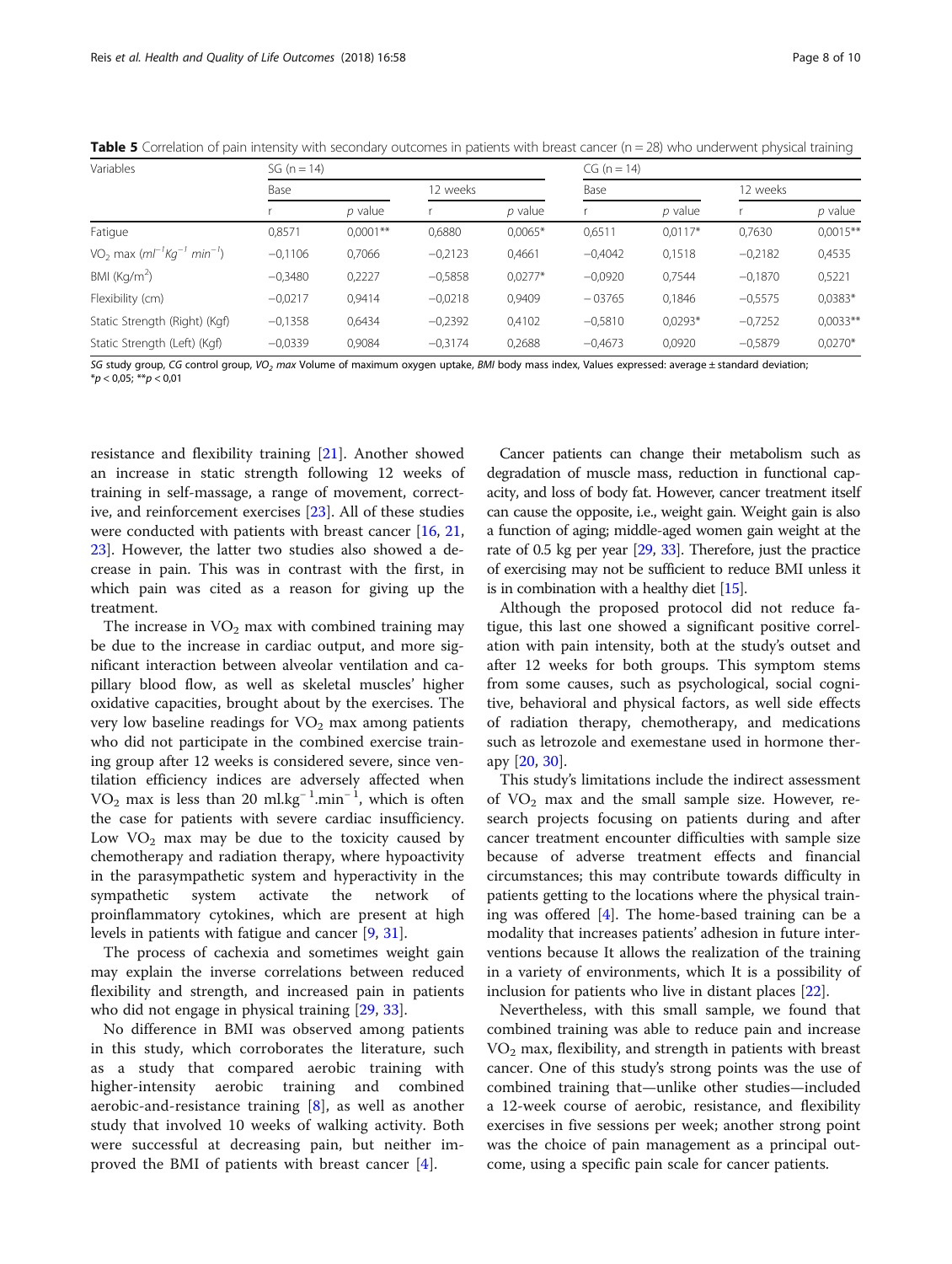#### <span id="page-8-0"></span>Conclusion

This study demonstrated that combined training reduced total pain points, pain intensity, and interference of pain in patients' daily lives, as well as increased maximum oxygen uptake, flexibility, and strength. However, no significant improvement was observed in fatigue or BMI for patients with breast cancers. Combined training that includes aerobic, resistance and flexibility exercises can be a useful aid to pain management for patients undergoing breast cancer treatment. Future research will be required to test the results observed here more efficiently.

#### Abbreviations

ACSM: American College of Sports Medicine; BMI: Body Mass Index; BP: Bood Pressure; CG: Control Group; CHT: Conventional Hospital Treatment; CT: Combined Training; DBP: Diastolic Blood Pressure; HCAB: Hospital do Câncer Aldenora Bello; HR: Heart Rate; IPAQ: Physical Activity Questionnaire; Kg: Kilo; MHR: Maximum Heart Rate; PFS-R: Revised Piper Fatigue Scale; RHR: Resting Heart Rate; RPE: Rating of Perceived Exertion; RPM: Rotations Per Minute; SBP: Systolic Blood Pressure; SG: Study Group; THR: Target Heart Rate; TNM classification: T: primary tumor, N: regional lymph nodes, M: distant metastasis; UFMA: Federal University of Maranhão; VO2 max: Maximal Oxygen Uptake

#### Acknowledgements

Authors are thankful the Foundation for the Support of Scientific Research and Development of Maranhão, Laboratory of Physical Assessment and Psychomotor and Whole Body Rehabilitation, Laboratory of Physiology and Prescribed Exercise of Maranhão, Pain Management League, and Aldenora Bello Cancer Hospital.

#### Funding

Materials and equipment were available by Laboratory of Physical Assessment and Psychomotor and Whole Body Rehabilitation and Laboratory of Physiology and Prescribed Exercise of Maranhão. Scholarship the study by Support of Scientific Research and Development of Maranhão and Coordination of Improvement of Higher Level Personnel.

#### Availability of data and materials

Please contact the authors for data requests.

#### Authors' contributions

ADR: writing, statistical analysis, and conception of the manuscript. PTVTP, RRD: writing and performed the physical evaluation. JGLdCF: writing and conception on the manuscript. AMS: statistical analysis. BTR: review and conception. FAAF: writing. FN: review. JBSG: guidance and conception on the manuscript. All authors read and approved the final manuscript.

#### Ethics approval and consent to participate

Participants were informed about the objectives of the study and written informed consent was obtained. The study received approval from the Committee on Ethics in Research of the Federal University of Maranhão, under protocol 20,665,713.2.0000.5087.

#### Consent for publication

Participants were informed about the objectives of the study and written informed consent was obtained, the Free and Informed Consent Form of Committee on Ethics in Research of the Federal University of Maranhão. No applicable to images or videos.

#### Competing interests

The authors declare that they have no competing interest. The results of the study are presented clearly, honestly, and without fabrication, falsification, or inappropriate data manipulation.

#### Publisher's Note

Springer Nature remains neutral with regard to jurisdictional claims in published maps and institutional affiliations.

#### Author details

<sup>1</sup>Post-Graduate Program in Adult and Child Health, Federal University of Maranhão (Universidade Federal do Maranhão – UFMA), unit 203, street 4, n° 8, Cidade Operária, São Luis, MA, Brazil. <sup>2</sup>Specialized Course in Sports Training (PITAGORAS), São Luís, Brazil. <sup>3</sup>CEUMA University, São Luís, Brazil.<br><sup>4</sup>Post-Graduate Program in Health Sciences (Eederal University o Post-Graduate Program in Health Sciences (Federal University of Maranhão - UFMA), São Luís, Brazil. <sup>5</sup>Post-Graduate Program in Collective Health (Federal University of Maranhão - UFMA), São Luís, Brazil. <sup>6</sup>São Judas Tadeu University, São Paulo, Brazil. <sup>7</sup> Department of Physical Education (Federal University of Maranhão – UFMA), São Luís, Brazil.

## Received: 12 July 2017 Accepted: 25 March 2018<br>Published online: 06 April 2018

#### References

- 1. Amaral MTP, Teixeira LC, Derchain SFM, Nogueira MD, Silva MPP, Gonçalves AD. Home orientation: proposal for physical rehabilitation for women undergoing surgery for breast cancer. Rev Ciênc Méd Campinas. 2005;14(5): 405–13.
- 2. American College of Sports Medicine. ACSM's guidelines for the stress tests and their prescription. Rio de Janeiro: Guanabara Koogan; 2003. 420 p.
- 3. American College of Sports Medicine. Irwin, Melinda L (Org.). ACSM's Guide to Exercise and Cancer Survivorship. 1<sup>st</sup> ed. São Paulo: Phorte; 2015. p. 208.
- 4. Backman M, Wengström Y, Johansson B, et al. A randomized pilot study with daily walking during adjuvant chemotherapy for patients with breast and colorectal cancer. Acta Oncol. 2014;53:510–20.
- 5. Battaglini C, Bottaro M, Dennehy C, et al. The effects of resistance training on muscular strength and fatigue levels in patients with breast cancer. Rev Bras de Med do Esporte. 2006;12(3):153–15.
- 6. Battaglini CL, Mills RC, Phillips BL, et al. Twenty-five years of research on the effects of exercise training in breast cancer survivors: a systematic review of the literature. World Journal Clinic Oncology. 2014;10:9–12.
- 7. Cantarero-Villanueva I, Fernández-Lao C, Fernández-de-Las-Peñas C, et al. Effectiveness of water physical therapy on pain, pressure pain sensitivity, and myofascial trigger points in breast Cancer survivors: a randomized, controlled clinical trial. Pain Med. 2012;13:1509–19.
- 8. Courneya KS, McKenzie DC, Mackey JR, et al. Effects of exercise dose and type during breast Cancer chemotherapy: multicenter randomized trial. J Natl Cancer Inst. 2013;105(23):1821–32.
- 9. Fagundes CP, Murray DM, Hwang BS, et al. Sympathetic and parasympathetic activity in Cancer-related fatigue: more evidence for a physiological substrate in Cancer survivors. Psychoneuroendocrinology. 2011;36(8):1137–47.
- 10. Ferreira KA, Teixeira MJ, Mendonza TR, et al. Validation of brief pain inventory to Brazilian patients with pain. Support Care Cancer. 2011;19:505–11.
- 11. Fontoura AS da, Formentin CM, Abech EA. Practical physical evaluation guide. A didactic approach, comprehensive and updated. Ed. 2 revisada e ampliada. Phorte: São Paulo. 2013. 288p.
- 12. Franzblau AA. Primer of statistics for nonstatisticians. New York: Harcourt, Brace & World; 1958. 150p
- 13. Garcia LB, Guirro ECO, Efeitos d. estimulação de alta voltagem no linfedema pós-mastectomia. Rev Bras Fisioter. 2005;9(2):243–8.
- 14. Guedes DPE, Guedes JERP. Practial handbook for evaluation in physical education. 1st ed. São Paulo: Manole; 2006. 484p
- 15. Hayes SC, Rye S, Disipio T, et al. Exercise for health: a randomized, controlled trial evaluating the impact of a pragmatic, translational exercise intervention on the quality of life, function and treatment-related side effects following breast cancer. Breast Cancer Res Treat. 2013;137:175–86.
- 16. Hornsby WE, Douglas PS, West MJ. Safety and efficacy of aerobic training in operable breast câncer patients receiving neoadjuvant chemotherapy: a phase II randomized trial. Acta Oncol. 2014;53:65–74.
- 17. Kaliks RA, Pontes LB, Leite C, et al. Patients with breast cancer derived from treated National Health System in the private sector: costs of a publicprivate partnership pilot in oncology. Einstein. 2013;11(2):216–23.
- 18. Karvonen MJ, Kentala E, Mustala O. The effects of training on heart rate; a longitudinal study. Annales Medicinae Experimentalis et Biologie Fenniae. 1957;35(3):307–15.
- 19. Kirkham AA. Clinically relevant physical benefits of exercise interventions in breast Cancer survivors. Curr Oncol Rep. 2016;18(12):1–9.
- 20. Leal JHS, Cubero DG, Auro DG. Palliative hormone therapy in breast cancer: practicalities and literature review. Rev Bras Clín Med. 2010;8(4):338–43.